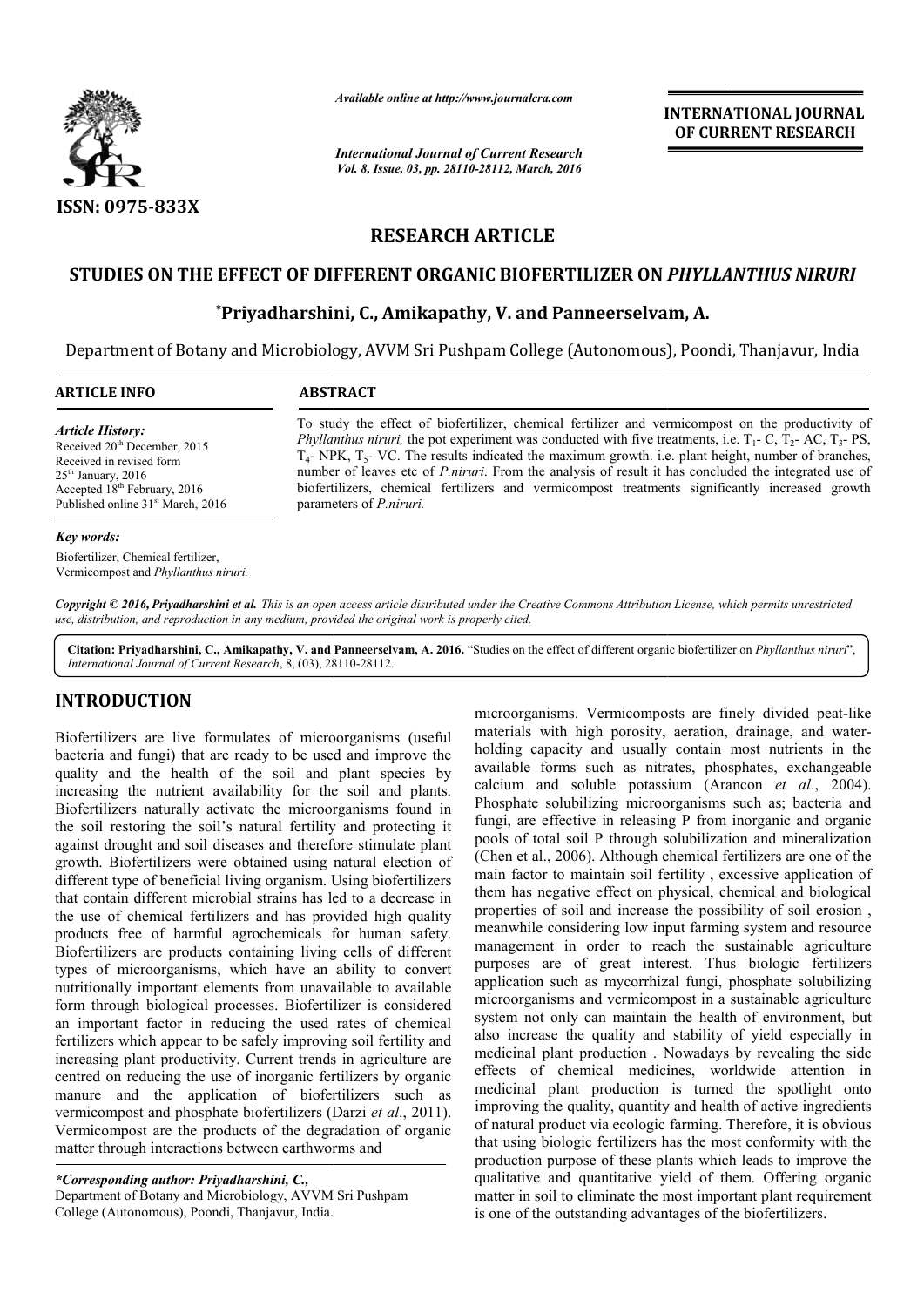| S.NO | Growth            | 30 DAYS |      |      |            |      | 45 DAYS        |      |      |            |      |
|------|-------------------|---------|------|------|------------|------|----------------|------|------|------------|------|
|      | parameters        | C       | AC   | PS   | <b>NPK</b> | VС   |                | AC   | PS   | <b>NPK</b> | VС   |
|      | Shoot length (cm) | 4.6     | 5.2  | 7.1  | 4.2        | 7.3  | 5.3            | 7.1  | 8.3  | 5.9        | 8.8  |
| 2    | Root length (cm)  | 2.3     | 4.8  | 5.3  | 3.3        | 6.2  | 3.4            | 5.3  | 6.9  | 4.1        | 7.5  |
| 3    | Plant height (cm) | 6.9     | 10   | 12.4 | 7.5        | 13.5 | 9.2            | 12.4 | 15.2 | 10.0       | 16.3 |
| 4    | Leaf length (cm)  | 0.5     | 0.8  | 1.0  | 0.5        | 0.9  | 0.6            | 1.0  | 1.3  | 0.7        | 1.3  |
| 5    | Leaf width (cm)   | 0.3     | 0.6  | 0.5  | 0.4        | 1.1  | 0.8            | 1.2  | 0.9  | 0.5        | 1.2  |
| 6    | Leaf area $(cm2)$ | 0.1     | 0.2  | 0.3  | 0.1        | 0.5  | 0.2            | 0.6  | 0.5  | 0.1        | 0.7  |
| 7    | No of leaves      | 13      | 27   | 32   | 14         | 39   | 19             | 43   | 61   | 23         | 69   |
| 8    | No of hairy roots | 8       | 12   | 12   | 7          | 16   | 21             | 28   | 44   | 18         | 53   |
| 9    | Shoot girth (cm)  | 0.01    | 0.03 | 0.1  | 0.01       | 0.1  | 0.06           | 0.09 | 0.1  | 0.07       | 0.1  |
| 10   | No. of branches   |         |      | 2    | -          | 3    | $\overline{c}$ | 3    | 4    | 2          | 5    |

**Table 1. Morphometric analysis of** *Phyllanthus niruri*

C- Control, AC- *Azotobacter chroococcum,* PS*- Pseudomonas* sp, NPK- Chemical fertilizers, VC- Vermi compost

Furthermore, nutrient providing in the form of natural nutrition, developing biodiversity, increasing biological activity, improving quality and maintaining the health of environment are the other advantages of biofertilizers (Khaosaad, 2006). Medicinal and aromatic plants represent an important source of income in agriculture section of national economy in many countries. Medicinal and aromatic plants are an essential oil source of the well known drugs. *Phyllanthus niruri*  (Euphorbiaceae) is a small herb distributed throughout the tropical and subtropical regions of both hemispheres. The annual herb is 30-60 cm high, quite glabrous, stem often branched at the base. Its wide variety of phytochemicals and their pharmacological properties. The active phytochemicals such as flavonoids, alkaloids, terpenoids, lignans, polyphenols, tannins, coumarins and saponins, have been identified from various parts of *P. niruri*. Extracts of this herb have been proven to have therapeutic effects in many clinical studies. The plant is of medicinal importance for numerous ailments like dysentery, influenza, vaginitis, tumors, diabetes, diuretics, jaundice, kidney stone, dyspepsia, antihepatotoxic, antihepatitis-B, antihyperglycemic and also as antiviral and antibacterial activities were observed (Paithankar., 2011).

### **MATERIALS AND METHODS**

Normal soil(unsterilized) collected from local area from Thanjavur and the physiochemical parameters of the soil were analyzed in soil testing laboratory, Trichy such as the nutritional load and microbial population (Waksman,1922). The seeds of *phyllanthus niruri* were bought from Anandha exports , Chennai and the biofertilizer (*Azotobacter* and *Phosphobacteria*) from Tamil nadu Agricultural University (TNAU), Coimbatore, the chemical fertilizer (NPK) from local market and the vermicompost were bought from Periyar maniyammai university, Thanjavur. The species of biofertilizer were identified by using the biochemical tests such as Indole, methyl red, Voges proskauer, citrate utilization, catalase and carbohydrate fermentation test to confirm the strains (Bergy's manual of determinative bacteriology,  $12<sup>th</sup>$  edition)

#### **Pot culture experiments**

The experiment were conducted in earthern pots measuring 15x15 cm in diameter, unsterilized soil were filled in each pots (Kuntal *et al*, 2007), and then following treatments were provided for each plants like

 $T_1$ - Control

T2- *Azotobacter chroococcum* (3g/Kg)

T3- *Phosphobacteria(Pseudomonas sp)* (3g/ Kg)

 $T_4$ - Vermicompost (3g/ Kg)

 $T_5$ '- Chemical fertilizer (NPK) (50:25:25).

Each treatment were replicated and all together thirty pots were maintained and was sprayed regularly. The morphometric analysis were taken once in 15 days from the experiments.

### **RESULTS AND DISCUSSION**

In the present research, the maximum yield was obtained in growth parameters such as in shoot length, root length, plant height, leaf length, leaf width, leaf area, number of leaves, number of hairy roots, shoot girth and number of branches were obtained in organic manure applied pot than the untreated pots (VC>PS >AC> CF>control). The same results have been reported by Pal., (2002) in Brahmi; Chand *et al*., (2011) in Geranium; Gupta *et al.,* (2011) in black Henbane; Abbey and Kanton., (2004) in onion; Shashidhar *et al*., (2009) in Mulberry; Prabhu *et al*., (2006) in Cucumber; Davood Habibi (2013) in *Ocimum basilicum L*. Rajasekaran *et al* (2015) has been reported the germination and growth of paddy (*Oryza sativa*. L) using biofertilizers and the effect of phosphate biofertilizer on the growth of Marigold by Zaradost, (2014). Like that the same results were observed by Nimisha patel (2014) on *Cuminium cyminum* and Krishnamoorthy (2012) in *Aloe barbadensis* using Cyanospray fertilizer.

Nutrient management in integrated manner is beneficial for crop productivity. So it can be concluded that organic manure and biofertilizers can replace around 25 to 50 percent of chemical fertilizer. Thus good soil fertility management ensures adequate nutrient availability of the plant and improve their growth. Only inorganic fertilizers can't sustain plant growth under modern farming. Likewise, nutrient supply through organic manures or biofertilizers can hardly fulfil the need of a plant. From the above results it may be stated that the use of bio-fertilizers, chemical fertilizers along with vermicompost in integrated manner is beneficial in improving the growth of *Phyllanthus niruri.*

#### **REFERENCES**

Abbey, L. and Kanton, A.B. 2004. Fertilizer type, but not time of cessation of irrigation, affect Onion development and